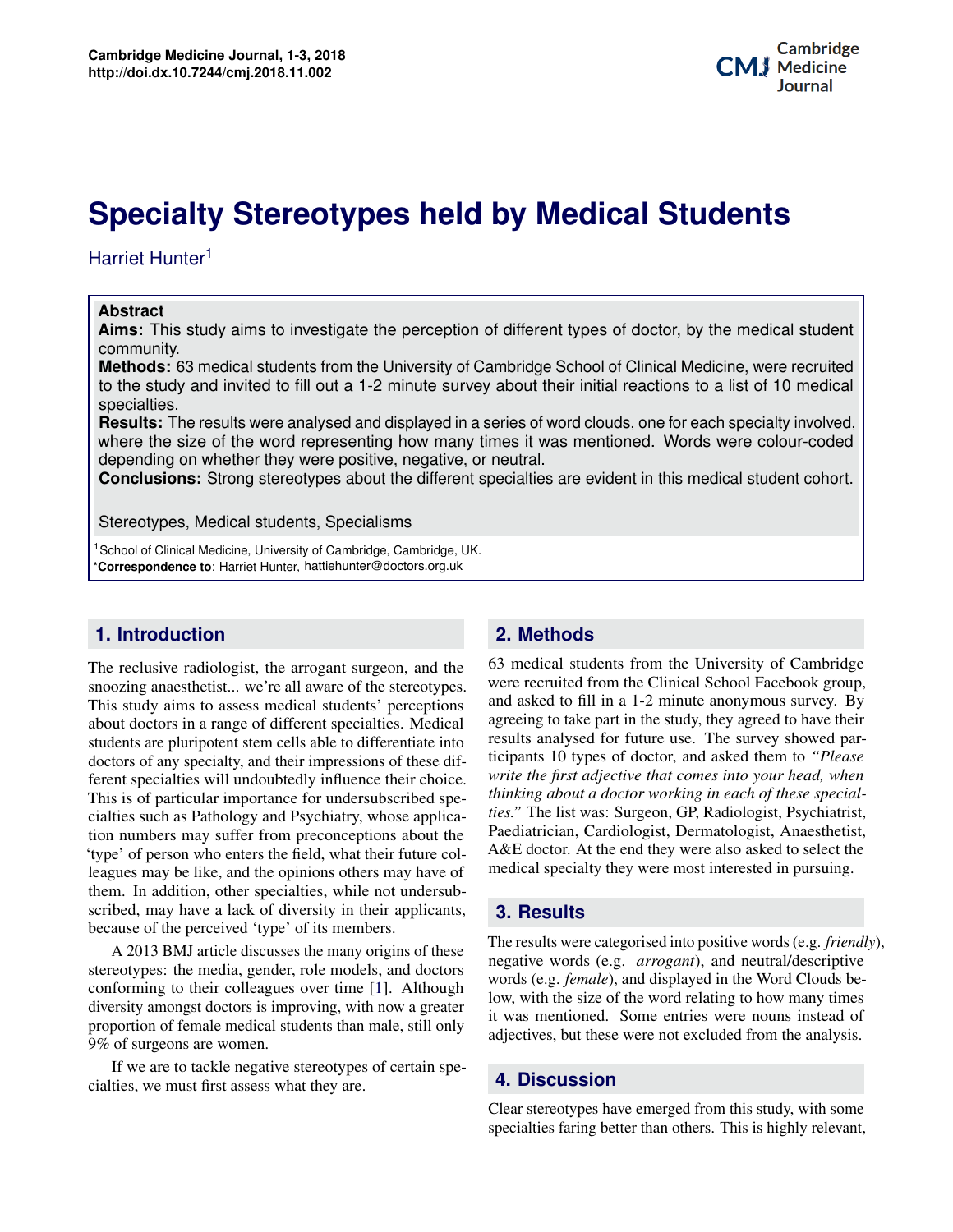

since these medical students will be selecting their training pathway in a few years, and will be influenced by these stereotypes when making their decision.

There were a few similar studies, although much of the literature examined medical students' opinions of the specialties themselves, rather than the doctors working in them.

One 1986 paper [\[3\]](#page-2-2) had similar aims to this one, namely "to examine the attitudes of a fairly large number of medical students to various specialties". The students in this study reported attitudes to a similar array of specialties. Some of the results are summarised in Table 1.

On the whole, they are quite similar to the results of this study, but did have some interesting differences. Predictably, the 1986 study has brought up the same gender stereotypes as this one for surgeons and GPs. Interesting differences include surgeons being described as "materialistic" in 1986 but not in 2017 - are NHS cuts to blame for this?

Whereas today's medical students focussed on the sleepy

aspect of the anaesthetist, the 1986 study highlights the anaesthetist's scientific side, painting them more in the light of today's pathologist or radiologist. A positive change can be seen with the psychiatrist; the 1986 participants seemed to doubt psychiatrists as legitimate doctors, whereas today's has focussed more on the psychiatrists themselves as unusual people. Perhaps this reflects modern society's changing attitudes towards mental illness.

The stereotypes described in this paper also closely reflect those found in a 1981 study of medical students from the University of Manchester, which voted surgeons as the most "domineering and arrogant", GPs as the most "friendly", and psychiatrists as the most "emotionally unstable" [\[2\]](#page-2-3).

Various other papers looked at certain specialties individually. A 2016 focus group about general practice [\[4\]](#page-2-4) reported that GPs were "sensitive" and "looked down upon", whereas hospital doctors were "ruthless". A 2015 paper [\[5\]](#page-2-5) examined students' attitudes to radiology, finding that "the stereotype of the isolated, sedentary radiologist persists".

| Surgeon       | GP          | Psychiatrist   | Anaesthetist           |
|---------------|-------------|----------------|------------------------|
| Male          | Female      | Unscientific   | Scientific             |
| Unapologetic  | Apologetic  | Imprecise      | Precise                |
| Materialistic | Interesting | Fuzzy thinkers | "Running away"<br>from |
|               |             |                | real medicine"         |

**Table 1.** Summary of Furnham et al. 1986 [\[3\]](#page-2-2)